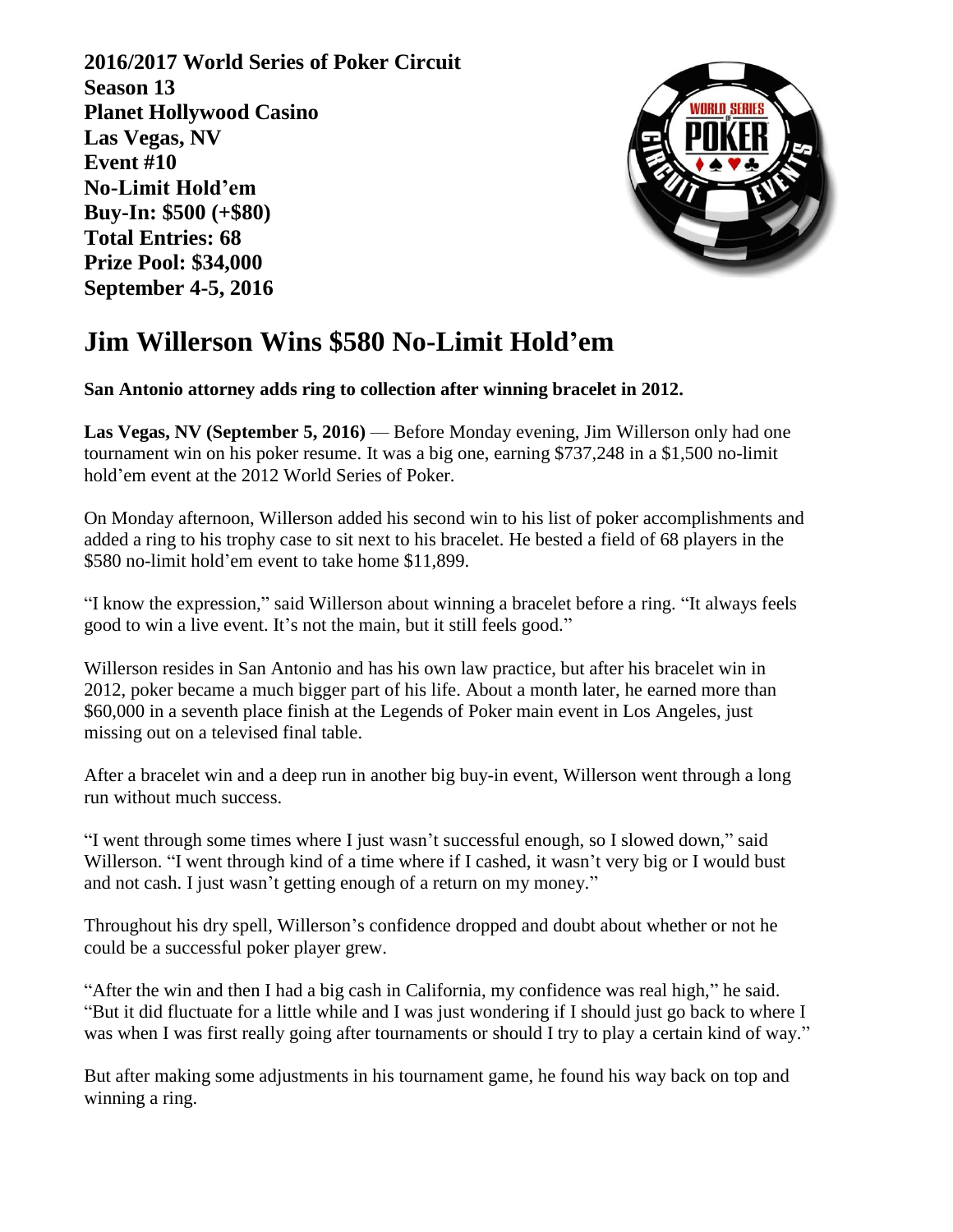"I've gotten a much better feel for how I need to play and I've gotten to understand the structures of each different tournaments and how the good players are going to attack you based on the structure," said Willerson. "When you tweak the structure, it's really a different tournament."

Willerson still has his law practice and is more of a "semi-professional" in his own words. Instead of traveling all over the country, he sticks to coming to Las Vegas and going north into Oklahoma for tournaments.

He came out here for the main event, but failed to make Day 2. If it weren't for busting the main event, he wouldn't have ended up with his first ring. The win was anything but easy for him, though.

"I assume that the other players came out for the main and didn't cash. So people were aggressive early and they were shoving on everybody and I was just trying to get chips early," said Willerson. "Once it got to the point where there were 20 players or so, I had so many ups and downs that it's too much to describe. I had times where my only move was shoving and I had times where I was the chip leader."

Along with the win, Willerson earns 50 points towards the Global Casino Championship. Willerson won't accrue enough points to win Casino Champion at this stop, but their points will rollover and could possibly earn enough to receive an at-large bid if they play more Circuit events in the future.

This was the 10th of 12 gold ring events on the WSOP Circuit schedule at Planet Hollywood. The \$580 no-limit hold'em turbo event attracted 68 players. The total prize pool came to \$34,000 and the top seven finishers were paid.

Cards got in the air on Sunday, September 4 at noon and a final table was reached around 10 p.m. The final two players bagged up chips for the night around 2:30 a.m. and came back on Monday at 2 p.m. A winner was crowned around 3:30. The duration of the final table lasted about six hours.

Here is the list of gold ring winners from Planet Hollywood:

EVENT #1: Hayden Aalvik defeated 556 players (\$365 NLH Re-Entry) for \$35,026 EVENT #2: Dale Beaudoin defeated 71 players (\$580 NLH) for \$12,071 EVENT #3: Vincent Moscati defeated 83 players (\$365 NLH) for \$7,968 EVENT #4: James Mink defeated 170 players (\$365 NLH Six-Max) for \$13,769 EVENT #5: Sean Marshall defeated 100 players (\$580 NLH) for \$14,997 EVENT #6: Ben Palmer defeated 339 players (\$365 NLH Monster Stack) for \$23,389 EVENT #7: Caleb Shumard defeated 57 players (\$580 PLO) for \$10,686 EVENT #8: Josh Mammon defeated 127 players (\$365 NLH Turbo) for \$10,668 EVENT #9: Sean Yu defeated 528 players (\$1,675 NLH Main Event) for \$170,286 EVENT #10: Jim Willerson defeated 68 players (\$580 NLH) for \$11,899

The player who accumulates the most overall points during Planet Hollywood's 12 combined gold ring tournaments earns the title Casino Champion and receives automatic entry into the WSOP Global Casino Championship. Additionally, all players who cash in ring events earn points that apply toward the season-long race to claim one of the at-large Global Casino